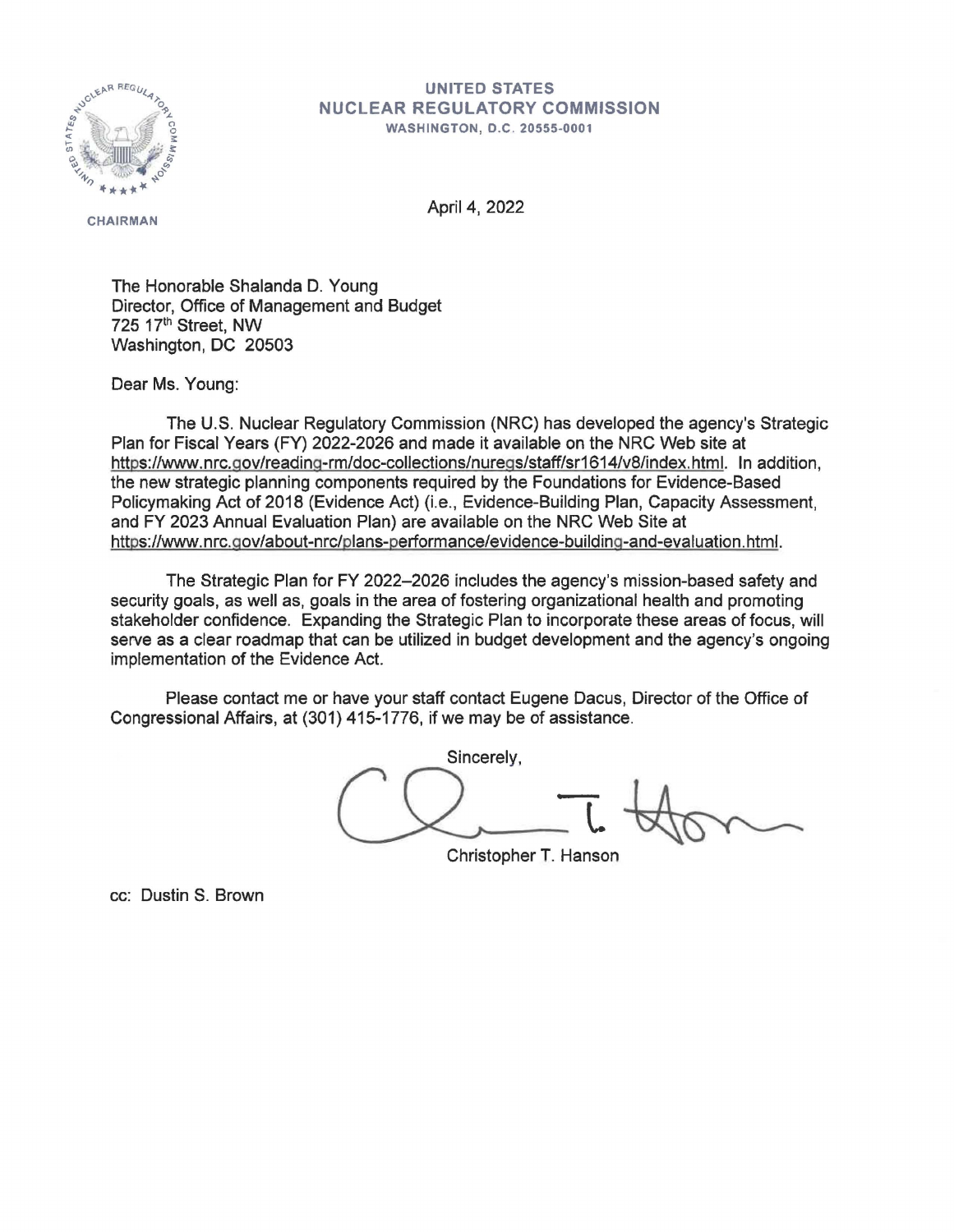## Identical letter sent to:

The Honorable Shalanda D. Young Director, Office of Management and Budget 725 17<sup>th</sup> Street, NW Washington, DC 20503 cc: Dustin S. Brown

The Honorable Thomas R. Carper Chairman, Committee on Environment and Public Works United States Senate Washington, DC 20510 cc: Senator Shelley Moore Capito

The Honorable Edward Markey Chairman, Subcommittee on Clean Air, Climate, and Nuclear Safety Committee on Environment and Public Works United States Senate Washington, DC 20510 cc: Senator James lnhofe

The Honorable Frank Pallone, Jr. Chairman, Committee on Energy and Commerce United States House of Representatives Washington, DC 20515 cc: Representative Cathy McMorris Rodgers

The Honorable Bobby L. Rush Chairman, Subcommittee on Energy Committee on Energy and Commerce United States House of Representatives Washington, DC 20515 cc: Representative Fred Upton

The Honorable Paul Tonko Chairman, Subcommittee on Environment and Climate Change Committee on Energy and Commerce United States House of Representatives Washington, DC 20515 cc: Representative David B. McKinley

The Honorable Marcy Kaptur Chairman, Subcommittee on Energy and Water Development Committee on Appropriations United States House of Representatives Washington, DC 20515 cc: Representative Mike Simpson

The Honorable Dianne Feinstein Chairman, Subcommittee on Energy and Water Development Committee on Appropriations United States Senate Washington, DC 20510 cc: Senator John Kennedy

The Honorable Gregory Meeks Chairman, Committee on Foreign Affairs United States House of Representatives Washington, DC 20515 cc: Representative Michael Mccaul

The Honorable Robert Menendez Chairman, Committee on Foreign Relations United States Senate Washington, DC 20510 cc: Senator James E. Risch

The Honorable Carolyn B. Maloney Chairman, Committee on Oversight and Reform United States House of Representatives Washington, DC 20515 cc: Representative James R. Comer

The Honorable Joe Manchin Chairman, Committee on Energy and Natural Resources United States Senate Washington, DC 20510 cc: Senator John A. Barrasso

The Honorable Bennie Thompson Chairman, Committee on Homeland Security United States House of Representatives Washington, DC 20515 cc: Representative John Katke